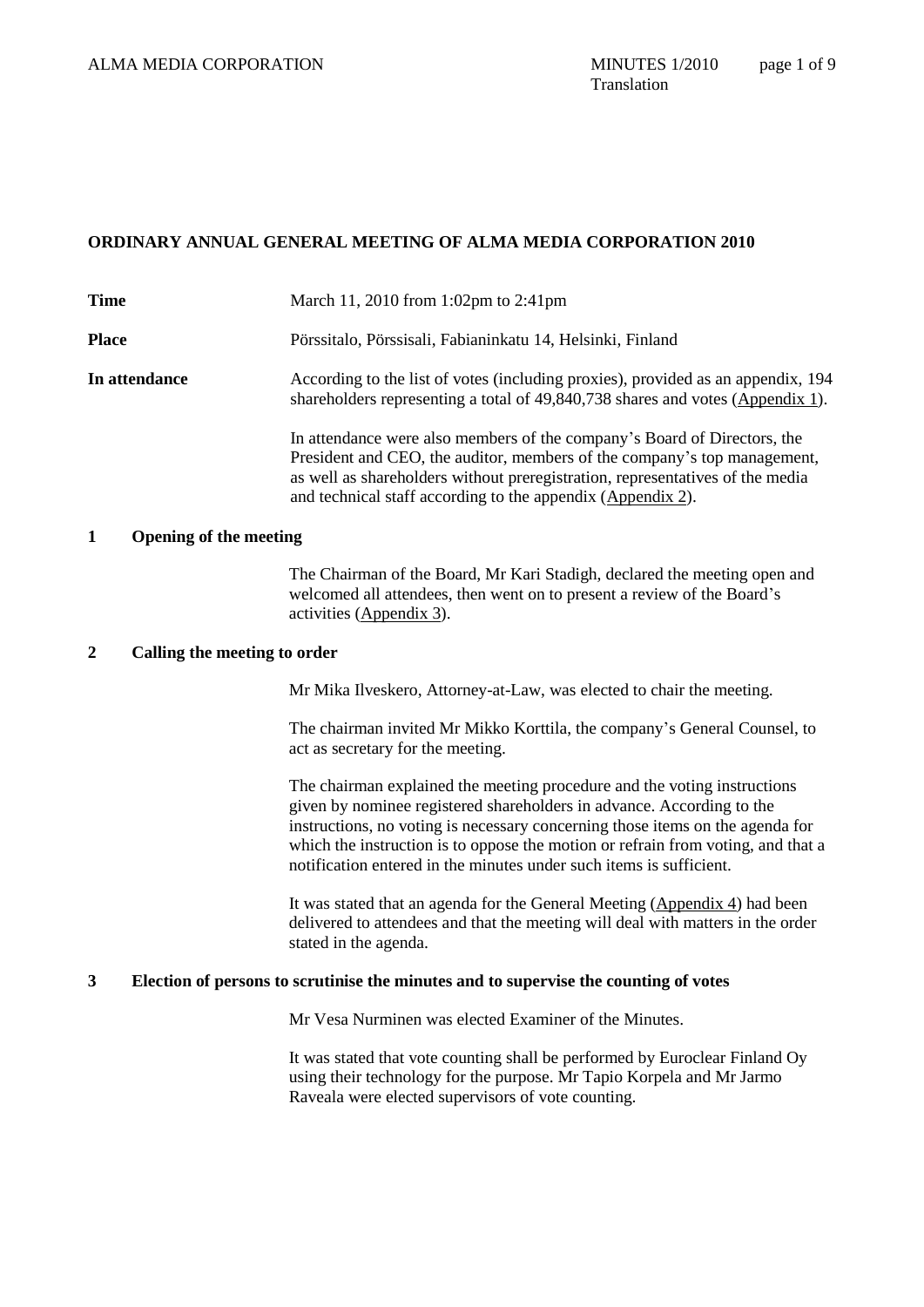## **4 Recording the legality of the meeting**

It was stated that according to Article 8 of the Articles of Association, the invitation to an Annual General Meeting shall be delivered as follows:

*"General Meetings shall be announced in at least three newspapers published by the company or its subsidiary or else in writing to shareholders by registered letter not earlier than two (2) months and not later than seventeen (17) days prior to the meeting."*

It was stated that according to Article 8 of the Articles of Association, the invitation should have been published not earlier than January 11, 2010 and not later than February 22, 2010. It was stated that according to the Limited Liability Companies Act, the invitation should have been published not later than February 18, 2010.

It was stated that according to a decision by the Board of Directors, the invitation to the Annual General Meeting was published in the newspapers Kauppalehti, Aamulehti and Iltalehti on February 16, 2010 (Appendices 5–7). In addition, the meeting was notified by a Stock Exchange Release on February 16, 2010, from which date the invitation had also been available on the company's website at www.almamedia.fi/agm2010.

It was stated that the decisions proposed by the Board of Directors and its committees had been available on the company's website at www.almamedia.fi/agm2010 from February 16, 2010, and the financial statements from February 17, 2010, meaning that the documents had been presented and available not later than three weeks before the Annual General Meeting as required by the Limited Liability Companies Act.

It was stated that the invitation to the Annual General Meeting had been delivered in accordance with the Limited Liability Companies Act and the Articles of Association.

It was recorded that the meeting was legal.

#### **5 Recording the attendance at the meeting and adoption of the list of votes**

The list of attendees and the list of votes as per the situation at the commencement of the meeting was presented, according to which 194 shareholders were present either in person or represented by a legal representative or proxy representative. It was recorded that 49,840,738 shares and votes were represented at the meeting when it commenced.

The list of attendees and the list of votes at the commencement of the meeting were recorded as an Appendix to the minutes (Appendix 1). It was stated that the list of votes will be confirmed to correspond to the attendance at the meeting if any voting is undertaken.

It was stated that the list of shareholders was available at the Annual General Meeting.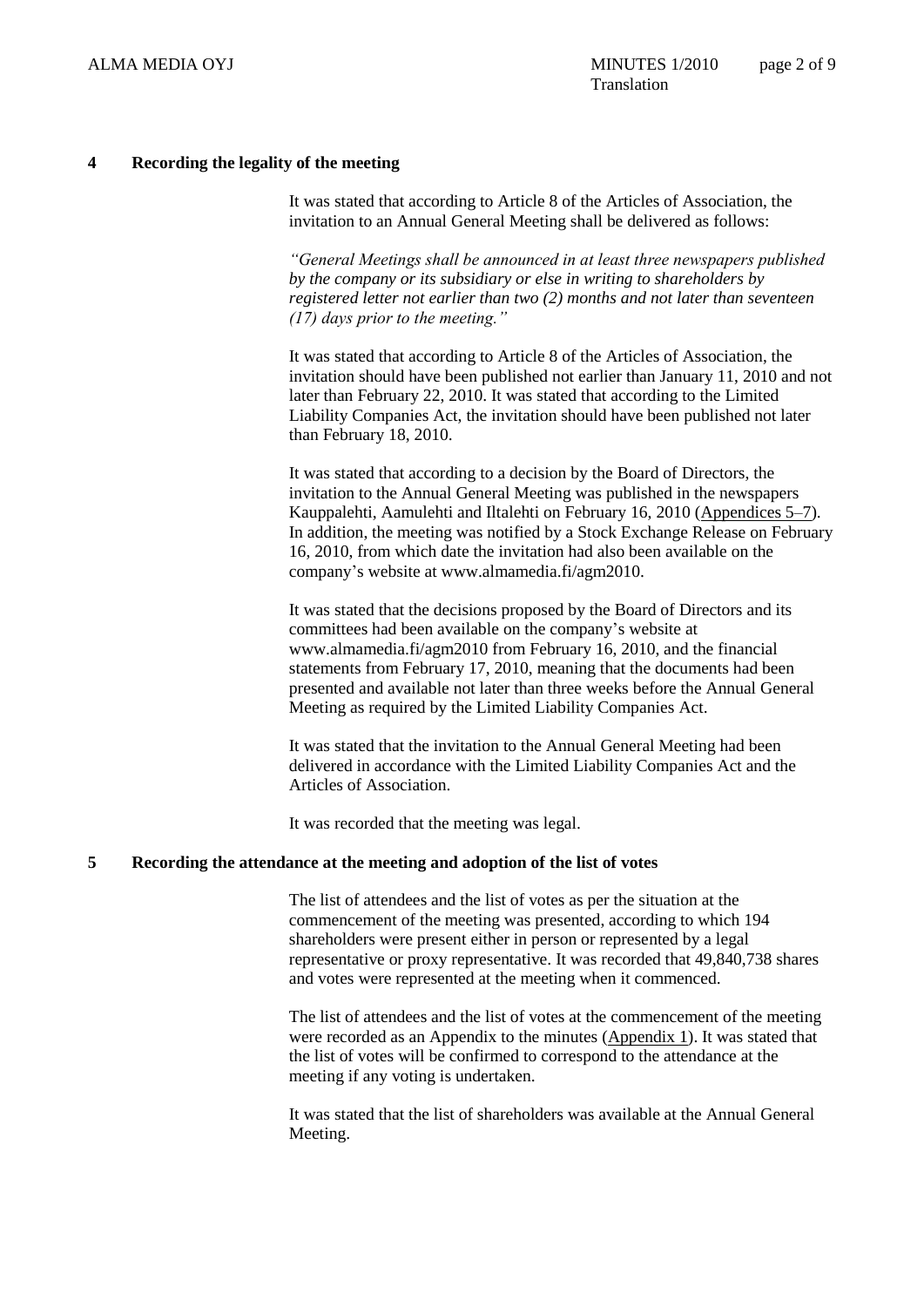## **6 Presentation of the financial statements, the report of the Board of Directors and the auditor's report for the year 2009**

It was stated that the documents relating to the company's financial statements for 2009 are included in the Annual Report, which had been available to the attendants of the meeting at the commencement of the meeting, as well as on the company's website from March 2, 2010. In addition, the financial statements had been available on the company's website from February 17, 2010.

The President and CEO of the company, Mr Kai Telanne, presented the CEO's review of the operation and operational environment of the company and its future outlook as well as the financial statements and the review of the financial year (Appendix 8).

The secretary of the meeting read the opinion section of the auditors' report (Appendix 9).

The financial statements, review of operation and the auditors' report were taken as read.

# **7 Adoption of the financial statements**

It was stated that the auditors of the company had presented as their opinion that

- the consolidated financial statements give a true and fair view of the financial position, financial performance and cash flows of the group;
- the financial statements and the report by the Board of Directors give a true and fair view of the financial performance and financial position of both the group and the parent company; and
- the information in the report of the Board of Directors is consistent with the information in the financial statements.

The chairman stated that four (4) shareholders of the company (Appendix 10) who owned a total of 10,435 shares and votes and who were represented by Ms Anu Ryynänen of Nordea Pankki Suomi Oyj, as well as seven (7) shareholders of the company (Appendix 11) who owned a total of 278,496 shares and votes and who were represented by Mr Tomi Tuominen of Skandinaviska Enskilda Banken AB (Publ.) Helsinki Branch, had given a notification of refraining from voting under the item regarding the adoption of the financial statements. The chairman further stated that the notifications shall be recorded in the minutes.

The financial statements of the company for the year 2009 were adopted.

## **8 Resolution on the use of the profit shown on the balance sheet and the payment of dividend**

It was stated that the distributable funds of the parent company on December 31, 2009 totalled EUR 53,724,933.66 and that there are 74,612,523 shares entitled to dividends.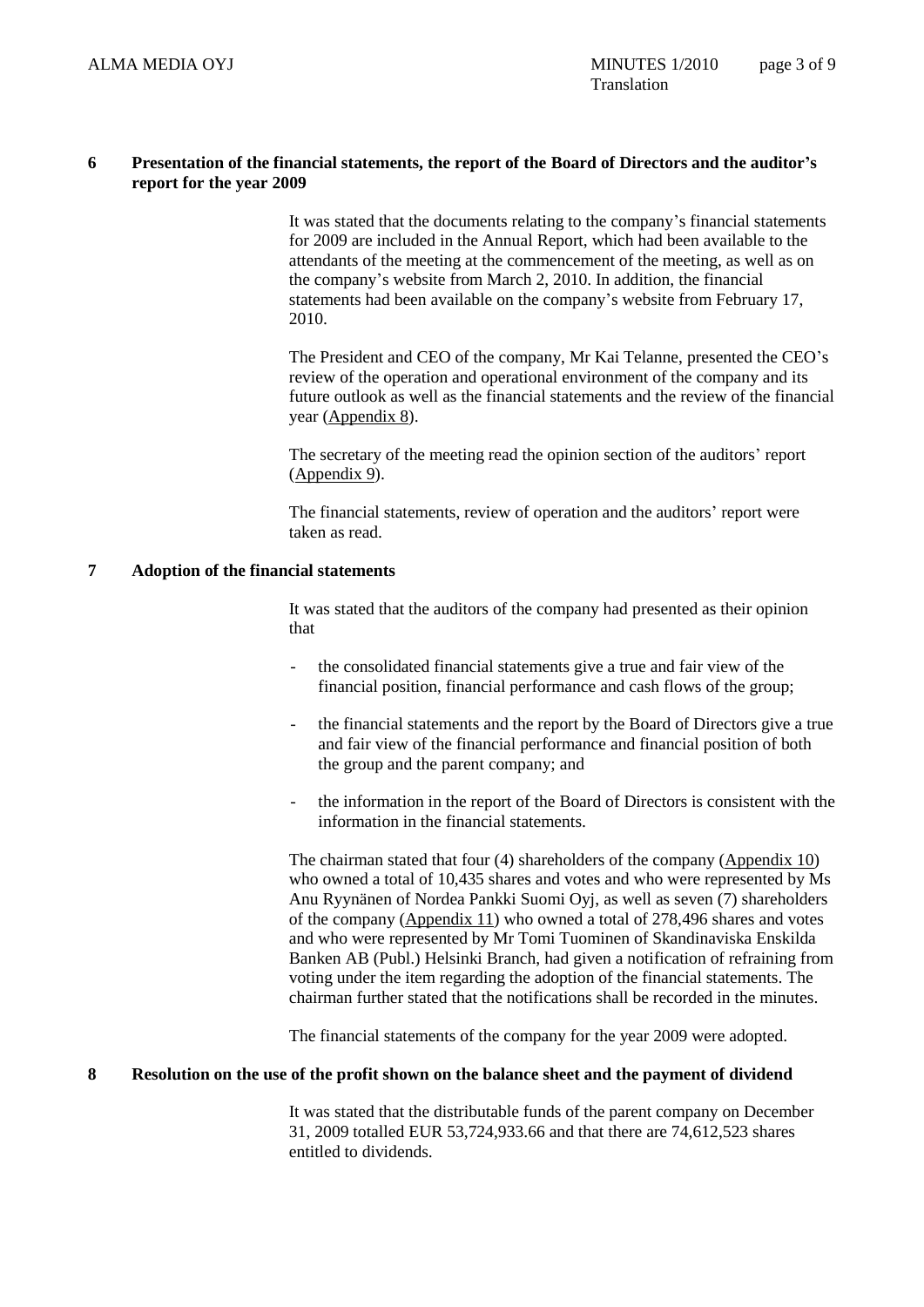It was stated that the Board of Directors had proposed dividend payment of EUR 29,845,009.20 for the financial year 2009, or EUR 0.40 per share. According to the proposal, dividends are paid to shareholders who are entered in Alma Media Corporation's list of shareholders maintained by Euroclear Finland Oy on the record date, March 16, 2010. According to the proposal, the dividend payment date is March 25, 2010.

The chairman stated that the auditors' report for Alma Media Corporation does not include any mention of the Board's proposal on the distribution of profits or the handling of the financial result being in controversy with the Limited Liability Companies Act or with the Articles of Association.

It was decided according to the proposal by the Board of Directors that a dividend of EUR 0.40 per share be paid for the financial period 2009. The dividend is paid to shareholders who are entered in Alma Media Corporation's list of shareholders maintained by Euroclear Finland Oy on the record date, March 16, 2010. The dividend payment date is March 25, 2010.

## **9 Resolution on the discharge of the members of the Board of Directors and the CEO from liability**

The chairman stated that the resolution on the discharge from liability concerns the following persons:

- Kari Stadigh, chairman of the Board,
- Seppo Paatelainen, deputy chairman of the Board,
- Matti Kavetvuo, member of the Board,
- Lauri Helve, member of the Board,
- Erkki Solja, member of the Board,
- Kai Seikku, member of the Board,
- Harri Suutari, member of the Board,
- Catharina Stackelberg- Hammarén, member of the Board, and
- Kai Telanne, President and CEO.

The chairman further stated that the auditors' report of Alma Media Corporation does not include any mention of the company's management being guilty of any deed or negligence that might incur damages to the company or that the company's management has acted against the law or the Articles of Association.

The chairman stated that one (1) shareholder of the company (Appendix 11) who owned a total of 12,600 shares and votes and who was represented by Mr Tomi Tuominen of Skandinaviska Enskilda Banken AB (Publ.) Helsinki branch had notified opposing the resolution on the discharge of the members of the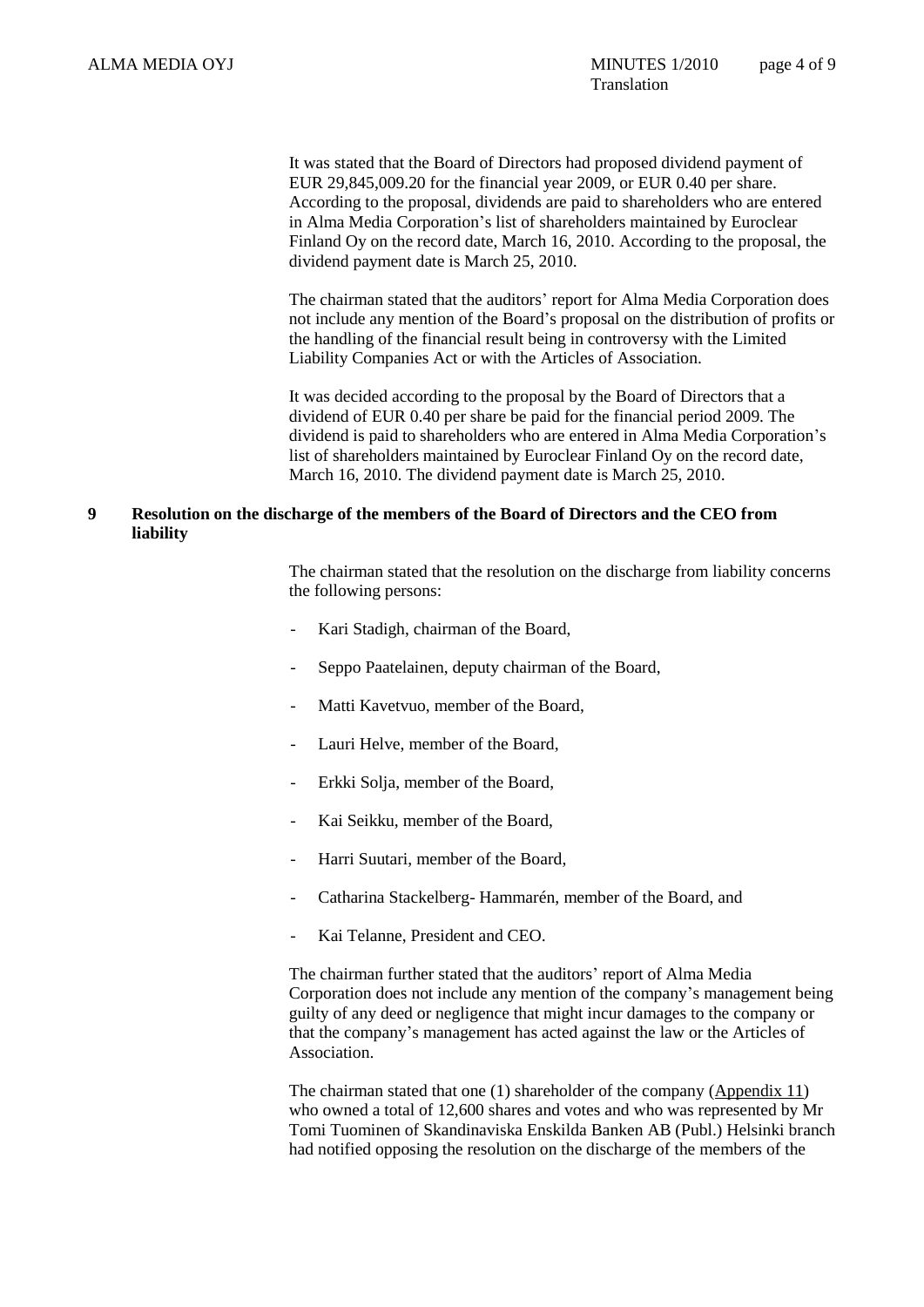Board of Directors and the CEO from liability for the financial period 2009. The chairman stated that the notification shall be entered in the minutes.

It was decided that the members of the Board of Directors and the President & CEO be discharged from liability for the financial period 2009.

### **10 Resolution on the remuneration of the members of the Board of Directors**

The present remuneration and compensation for travel expenses for the members of the Board of Directors were read.

It was stated that the Board's Nomination and Compensation Committee had proposed that the remuneration be kept unchanged and that the chairman of the Board be paid EUR 30,000, the deputy chairman EUR 24,000 and the members EUR 20,000 annually. In addition, the chairmen of the Board and its Committees would be paid a fee of EUR 1,000, the deputy chairmen EUR 700 and the members EUR 500 for each meeting of the Board and the Committees they attend. The proposal also stated that the travel expenses of the members of the Board be compensated according to the company's travel policy. According to the proposal, the annual fees for the members of the Board be paid in Alma Media Corporation shares by acquiring for the members a number of shares corresponding to approximately 40% of the full amount of the annual remuneration, and the remainder in money for taxation purposes. Shares thus acquired may not be transferred until the recipient's membership in the Board has ended. In case shares cannot have been acquired until the end of 2010, for example because of pending insider transactions, the full annual remuneration is paid in money.

The representative of the shareholder Oy Herttaässä Ab, Mr Markku Laine, presented the proposal of Oy Herttaässä Ab on conducting a special audit. The proposal was entered in the minutes as item 10a.

It was decided in accordance with the proposal by the Board's Nomination and Compensation Committee that the fees be kept unchanged and that the chairman of the Board be paid EUR 30,000, the deputy chairman EUR 24,000 and the members EUR 20,000 annually. In addition, the chairmen of the Board and its Committees are paid a fee of EUR 1,000, the deputy chairmen EUR 700 and the members EUR 500 for each meeting of the Board and the Committees they attend. The travel expenses of the members of the Board are compensated according to the company's travel policy. The annual fees for the members of the Board are paid in Alma Media Corporation shares by acquiring for the members a number of shares corresponding to approximately 40% of the full amount of the annual remuneration, and the remainder in money for taxation purposes. Shares thus acquired may not be transferred until the recipient's membership in the Board has ended. In case shares cannot have been acquired until the end of 2010, for example because of pending insider transactions, the full annual remuneration is paid in money.

#### **10 a Proposal on a special audit**

The representative of the shareholder Oy Herttaässä Ab, Mr Markku Laine, presented the proposal of Oy Herttaässä Ab on conducting a special audit. According to the proposal, the special audit would concern the activities of the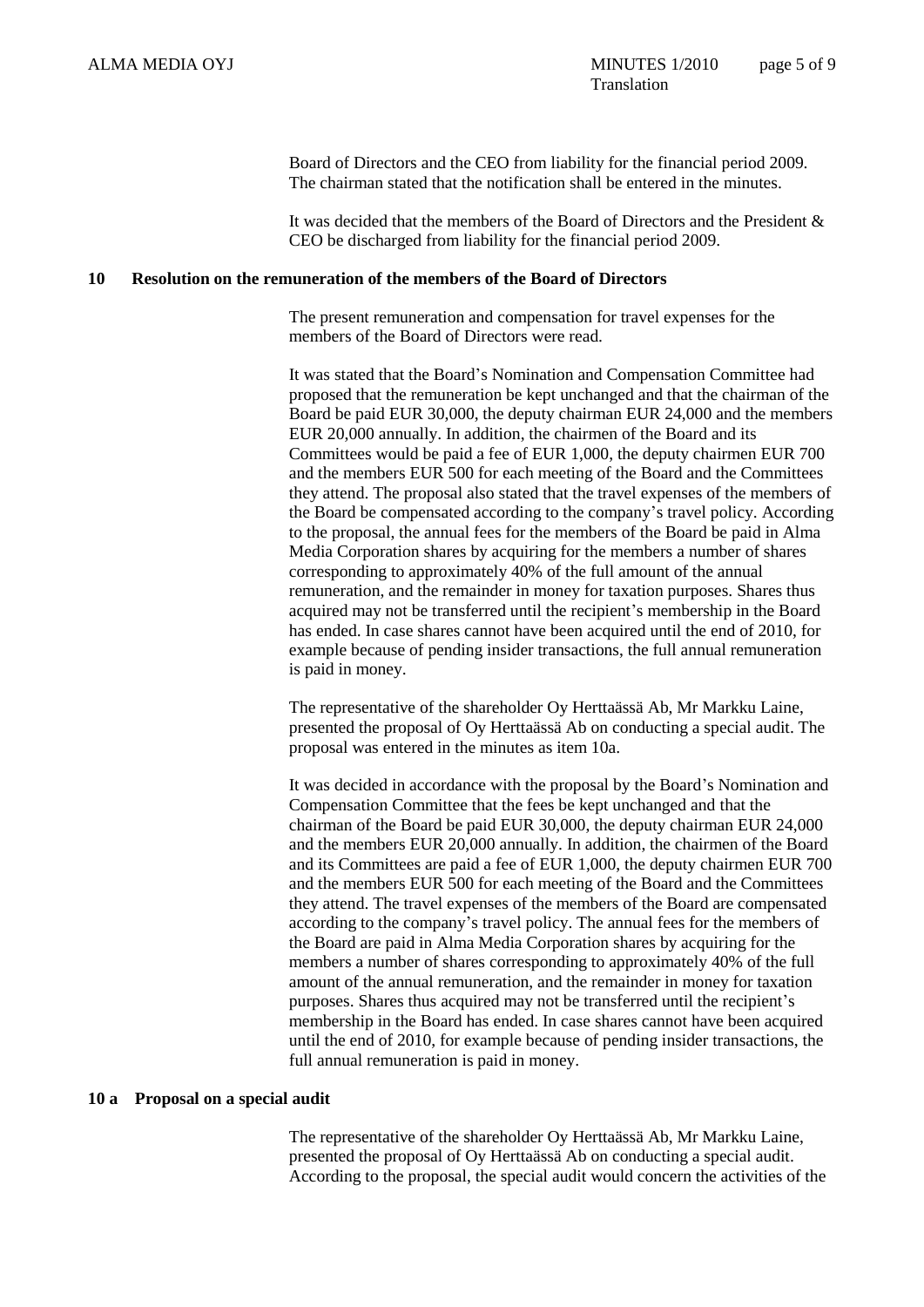Nomination and Compensation Committee during the past five years. The audit should examine how the Nomination and Compensation Committee has operated and on what grounds the committee members have been elected, as well as the principles for defining the fees and who have been members of the Board of Directors and who members of the Nomination Committee (Appendix 12).

The chairman stated that according to the Limited Liability Companies Act, a proposal on conducting a special audit may be made at an ordinary general meeting or at a general meeting at which the matter must be dealt with according to the invitation to the meeting.

The chairman further stated that a special audit may cover the administration and accounting of the company for a certain period in the past, or certain activities or matters. An application for a special audit is made to the State Provincial Office. A prerequisite for such an application is that the proposal on a special audit has been considered by a general meeting of shareholders and that shareholders with at least one-tenth  $(1/10)$  of all shares or one-third  $(1/3)$  of shares represented at the meeting have accepted the motion at the general meeting. The application to the State Provincial Office must be made within one month of the general meeting. The application must be approved if sufficient grounds are determined to exist for the special audit.

It was recorded that Oy Herttaässä Ab owns 9,774,443 Alma Media Corporation shares or 13.1 per cent of all shares.

It was stated that the shareholder Oy Herttaässä Ab had proposed a special audit for the past five years concerning the activities of the Nomination and Compensation Committee, on what grounds the committee members have been elected, what the principles for defining the fees have been and who have been members of the Board of Directors and who members of the Nomination Committee, as well as that the proposal had been considered by the general meeting of shareholders and accepted by more than one-tenth (1/10) of the company's shares.

## **11 Resolution on the number of members of the Board of Directors**

It was stated that according to Article 4 of the Articles of Association, a Board of Directors comprising no less than three (3) and no more than nine (9) ordinary members shall be responsible for the management of the company and the appropriate organisation of its operation.

It was stated that the Board of Directors has comprised eight (8) members.

It was stated that Mr Matti Kavetvuo, member of the Board, had announced his unavailability for membership in Alma Media Corporation's Board of Directors.

It was stated that the Board's Nomination and Compensation Committee had proposed that it should be confirmed that the number of Board members is seven (7).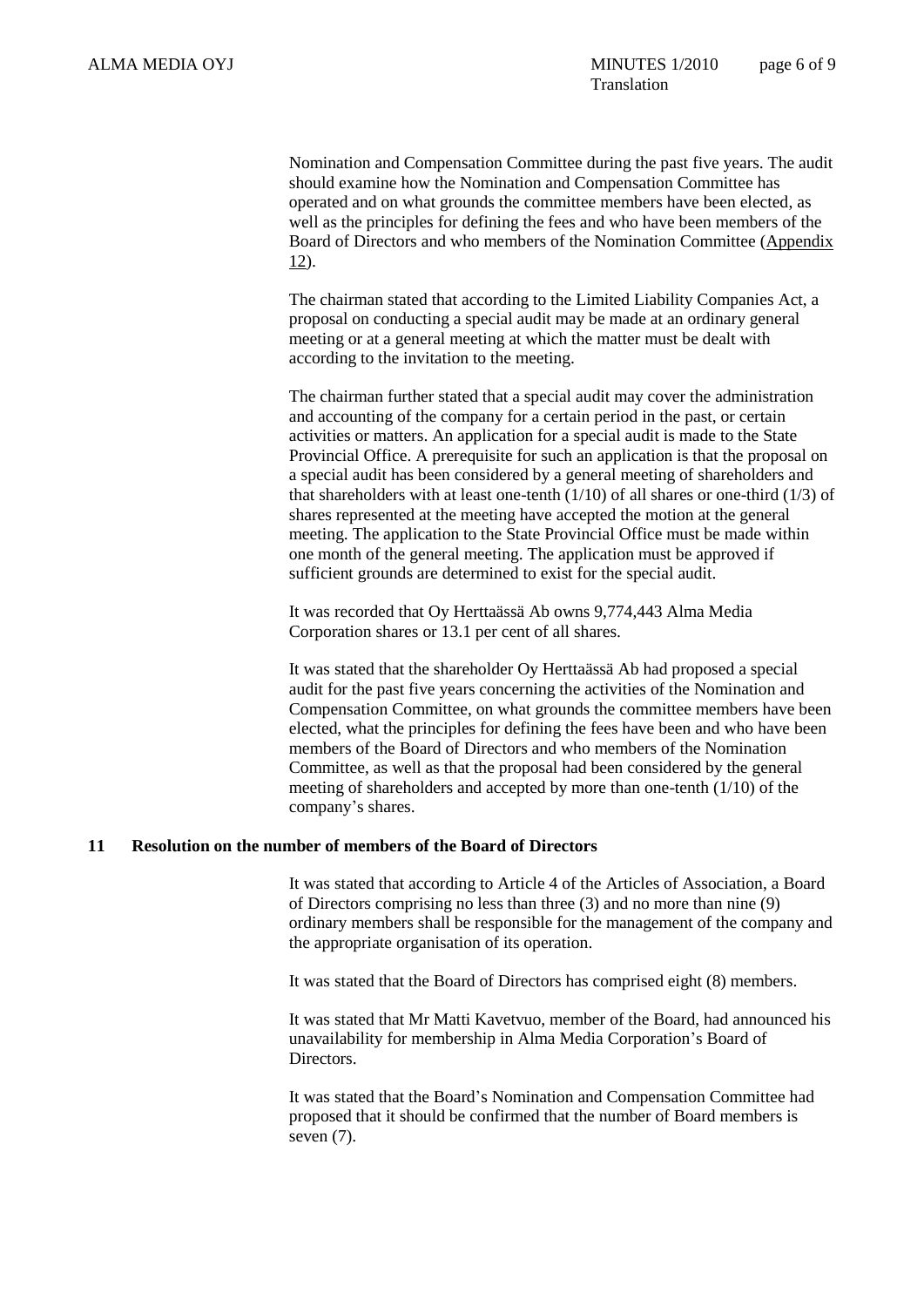It was decided according to the proposal by the Board's Nomination and Compensation Committee had proposed that seven (7) members be elected to the Board of Directors.

## **12 Election of members of the Board of Directors**

It was stated that according to Article 4 of the Articles of Association, the term of office of a member of the Board of Directors shall be one (1) year, ending at the close of the Annual General Meeting following his or her election.

It was stated that the present members of the Board are Kari Stadigh, chairman, Seppo Paatelainen, deputy chairman, and the ordinary members Lauri Helve, Kai Seikku, Erkki Solja, Harri Suutari, Catharina Stackelberg-Hammarén and Matti Kavetvuo.

It was stated that the Board's Nomination and Compensation Committee had proposed that Lauri Helve, Seppo Paatelainen, Kai Seikku, Erkki Solja, Catharina Stackelberg-Hammarén, Kari Stadigh and Harri Suutari be reelected as the Board's ordinary members for the new term ending at the close of the next ordinary annual general meeting of shareholders.

It was stated that all proposed members of the Board had given their consent.

It was decided according to the proposal by the Board's Nomination and Compensation Committee that Lauri Helve, Seppo Paatelainen, Kai Seikku, Erkki Solja, Catharina Stackelberg-Hammarén, Kari Stadigh and Harri Suutari be elected members of the Board of Directors for the term ending at the close of the next ordinary annual general meeting following the election.

# **13 Resolution on the remuneration of the auditor**

It was stated that the Board had, according to the recommendation of the Audit Committee, proposed that the auditors be compensated based on their invoice.

The chairman stated that one (1) shareholder of the company (Appendix 11) who owned a total of 12,600 shares and votes and who was represented by Mr Tomi Tuominen of Skandinaviska Enskilda Banken AB (Publ.) Helsinki branch had notified opposing the Board's proposal on the remuneration of the auditor. The chairman stated that the notification shall be entered in the minutes.

It was decided according to the proposal by the Board that the auditors be compensated based on their invoice.

#### **14 Election of auditor(s)**

It was stated that according to Article 7 of the Articles of Association, the company shall have at least one (1) auditor, who shall have one (1) deputy, for the purpose of auditing the company's accounts and administration. An auditing firm can also be appointed auditor. If an auditing firm approved by the Central Chamber of Commerce in Finland is appointed auditor, no deputy is required.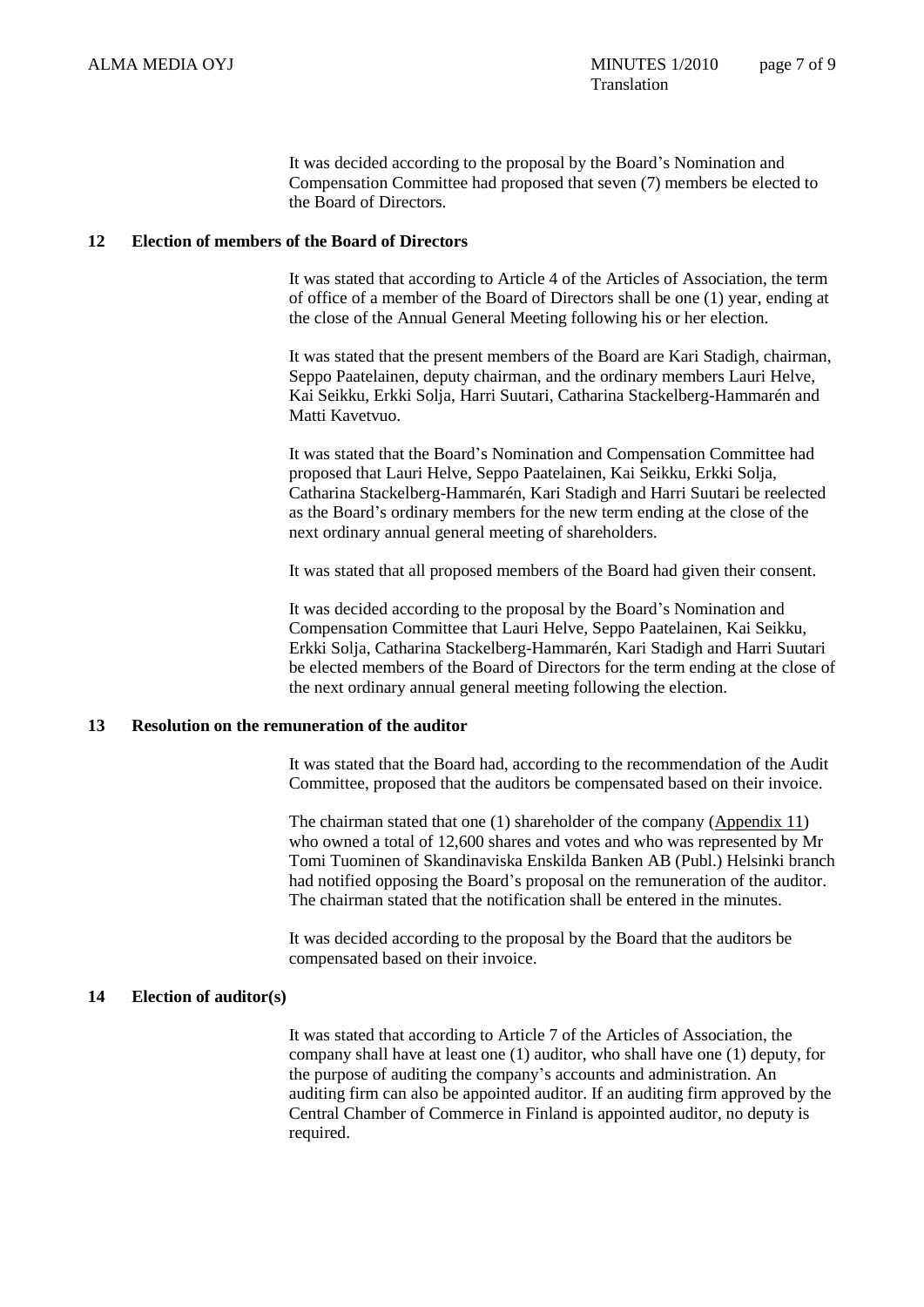It was stated that according to Article 7 of the Articles of Association, the term of office of the auditors is the financial year and their duties shall cease at the close of the following ordinary annual general meeting.

It was stated that the auditing firm Ernst & Young Oy, with Mr Harri Pärssinen, Certified Public Accountant as the responsible auditor, had acted as the company's auditor.

It was stated that the Board had, according to the recommendation of the Audit Committee, proposed that the auditing firm Ernst & Young Oy be re-elected as auditor for the company.

The chairman stated that three (3) shareholders of the company (Appendix 11) who owned a total of 15,017 shares and votes and who were represented by Mr Tomi Tuominen of Skandinaviska Enskilda Banken AB (Publ.) Helsinki branch had notified opposing the Board's proposal on the election of the auditor. The chairman stated that the notification shall be entered in the minutes.

It was decided according to the Board's proposal that the auditing firm Ernst  $\&$ Young Oy be elected the company's auditor for the financial period 2010 with their duties ceasing at the close of the following ordinary annual general meeting. It was noted that the auditing firm Ernst & Young Oy had notified that Mr Harri Pärssinen, Certified Public Accountant, will be the responsible auditor.

#### **15 The Board of Directors' proposal on amending the Articles of Association**

The chairman presented the Board's proposal on amending Article 8 of the Articles of Association, concerning participation in the Annual General Meeting and the period of notification of the Annual General Meeting, to bring it in compliance with the amended stipulations of the Limited Liability Companies Act (Appendix 13).

It was decided to amend Article 8 of the Articles of Association according to the proposal by the Board of Directors (Appendix 13).

## **16 Authorisation to the Board of Directors to decide on the repurchase of the company's own shares**

The chairman presented the Board's proposal on authorising the Board to decide on the repurchase of the company's own shares (Appendix 14).

It was decided to grant authorisation to the Board of Directors to decide on the repurchase of the company's own shares as proposed by the Board of Directors (Appendix 14).

#### **17 Closing of the meeting**

The chairman stated that all matters in the invitation to the meeting had been dealt with.